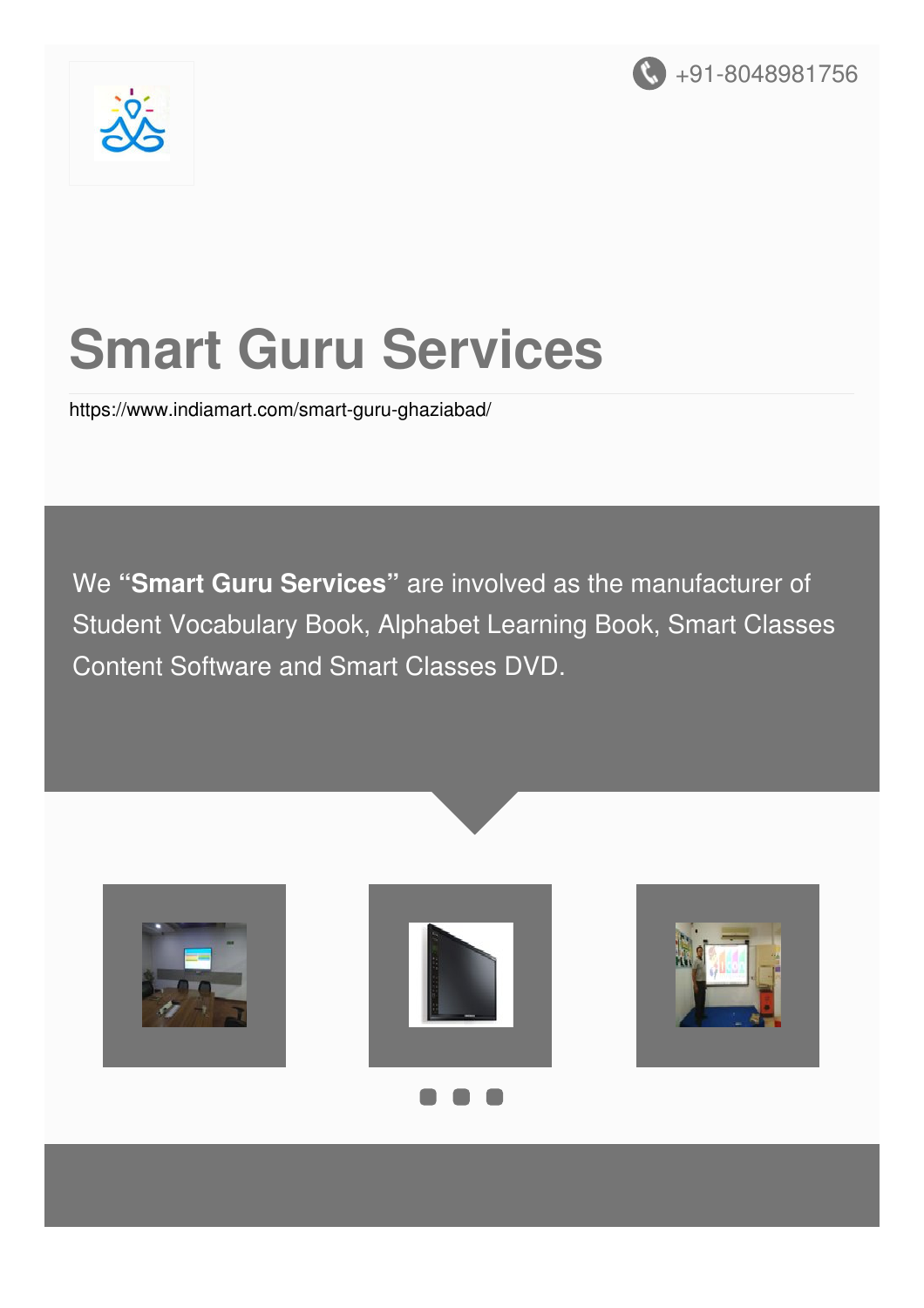### About Us

Established in the year **2013** at **Ghaziabad, Uttar Pradesh,** we **"Smart Guru Services"** are a **Sole Proprietorship (Individual)** based firm, engaged as the **manufacturer** of **Student Vocabulary Book, Alphabet Learning Book, Smart Classes Content Software and Smart Classes DVD.** We have a team of skilled personnel that performs business activities in a most excellent achievable mode in order to attain the set target of the organization. We believe that our esteemed clients are our asset and we make sure that they receive what they deserve. Our offered products are high in demand due to their premium quality and reasonable pricing. These offered products are tested on well-defined parameters by our quality auditors. Under the supervision of our mentor **"Ramnivash Yadav (Proprietor)"** we have gained name and fame in the market.

#### **For more information, please visit**

<https://www.indiamart.com/smart-guru-ghaziabad/about-us.html>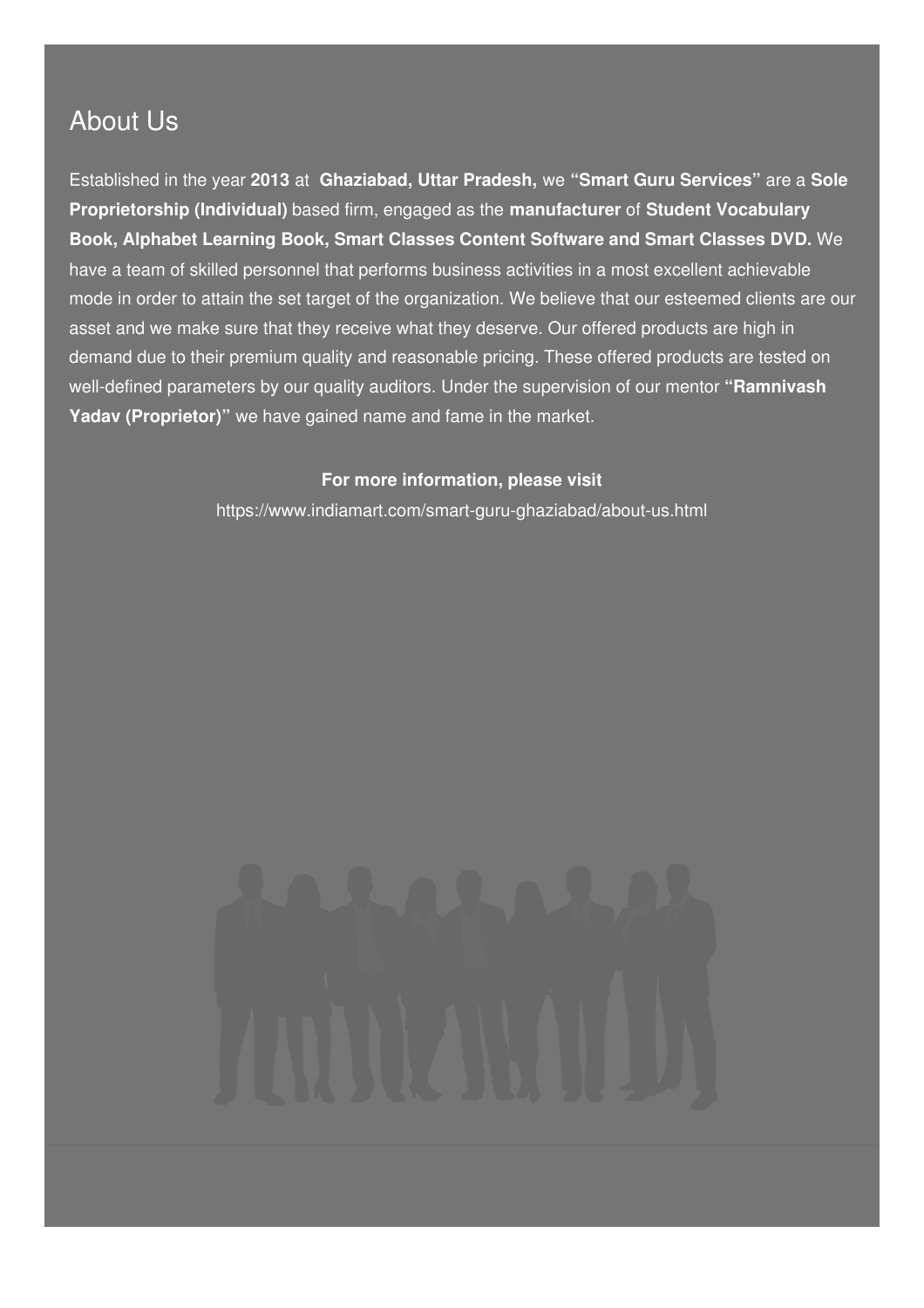#### **EXTRA SMART CLASS**



Benchmark 75" Digital Flat Panel



Interactive Panel 86 Inches



**Benchmark Interactive Flat** Panel 65 Inches



**Interactive Touch Screen** Display Branded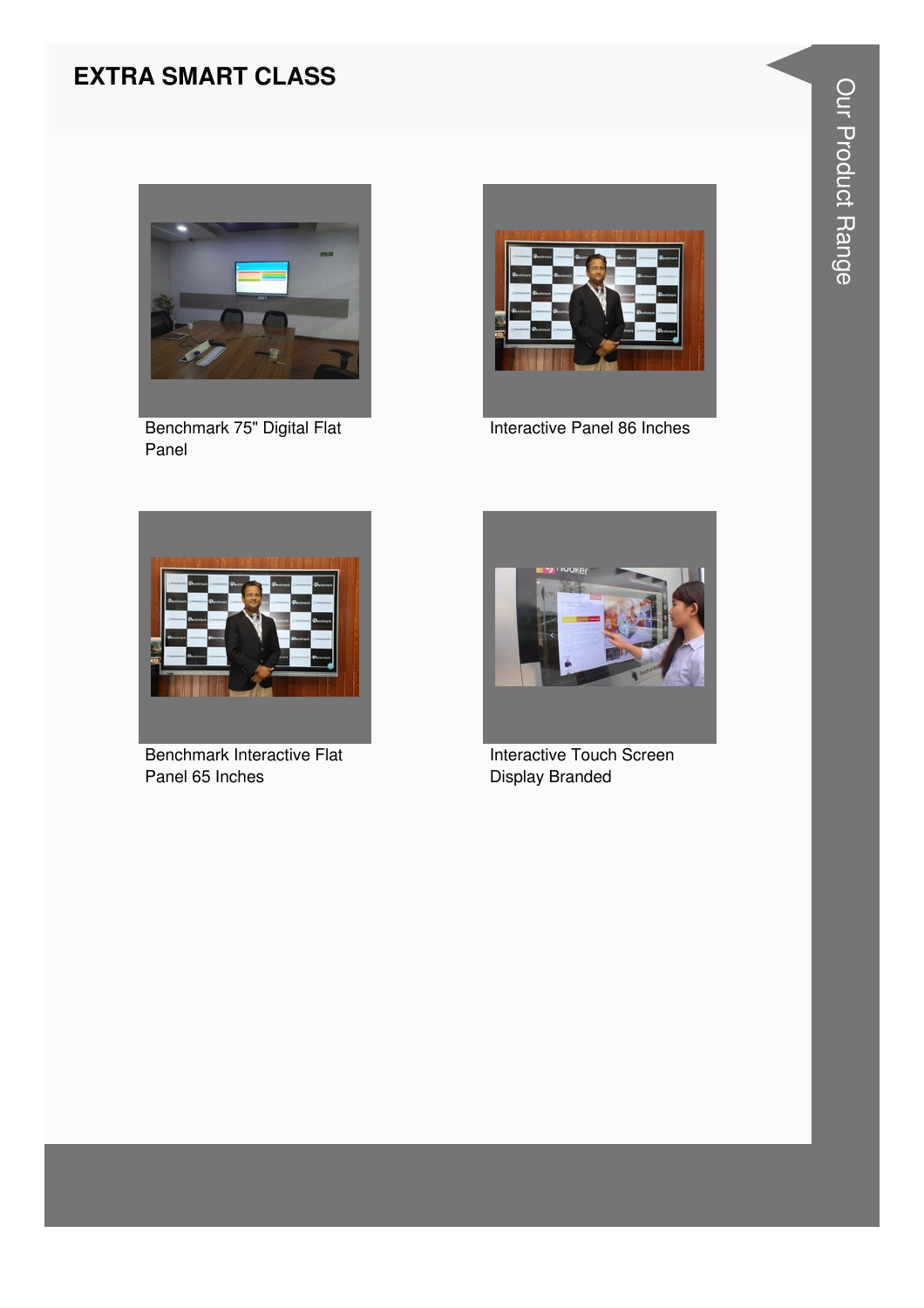#### **INTERACTIVE WHITE BOARDS & PANEL**





Interactive Flat Panel **Interactive Flat Panel Display** 



Smart Interactive Touch Panel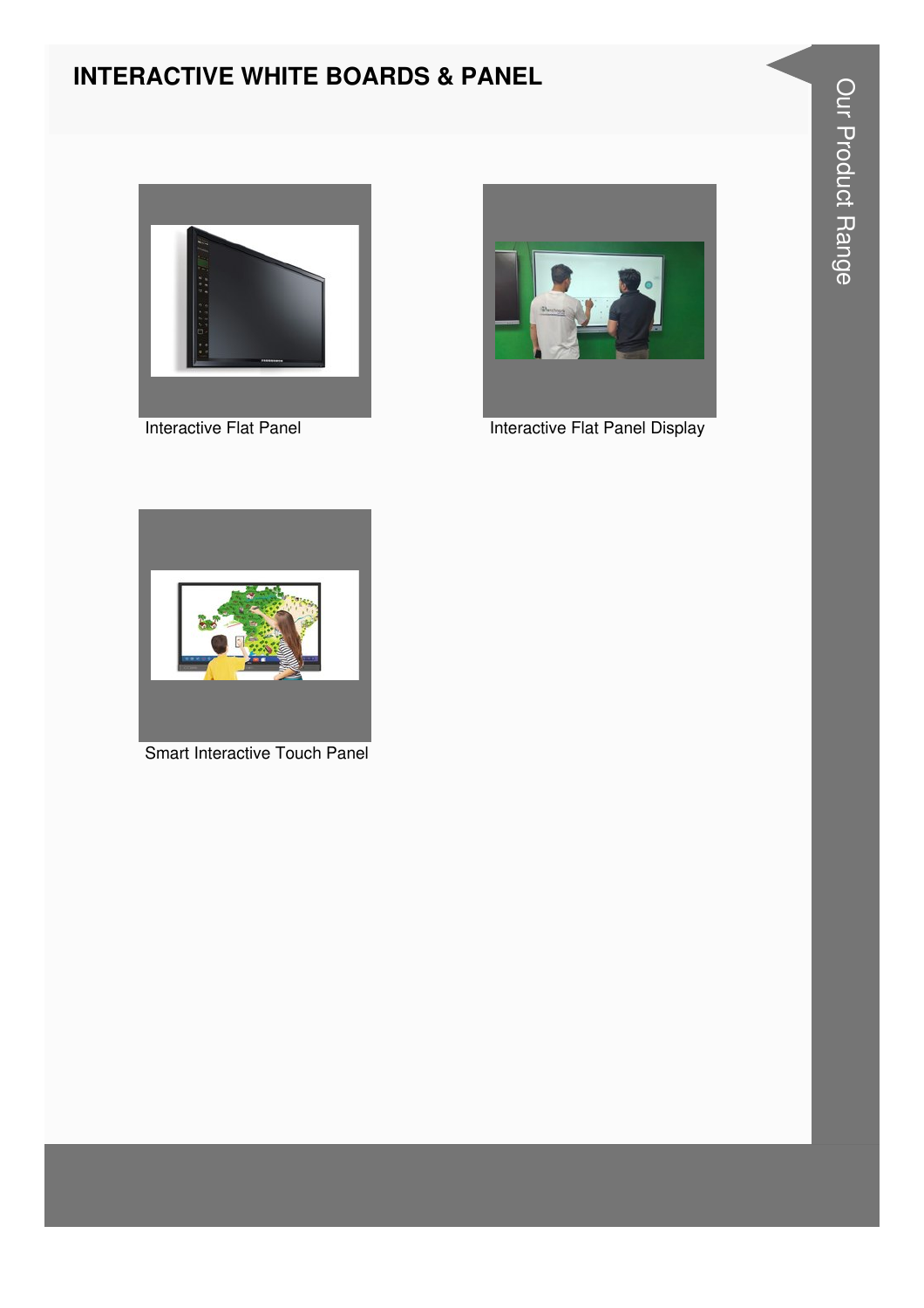#### **INTERACTIVE BOARD**



**Digital Board** 



Smart Class Board



Interactive Classroom Boards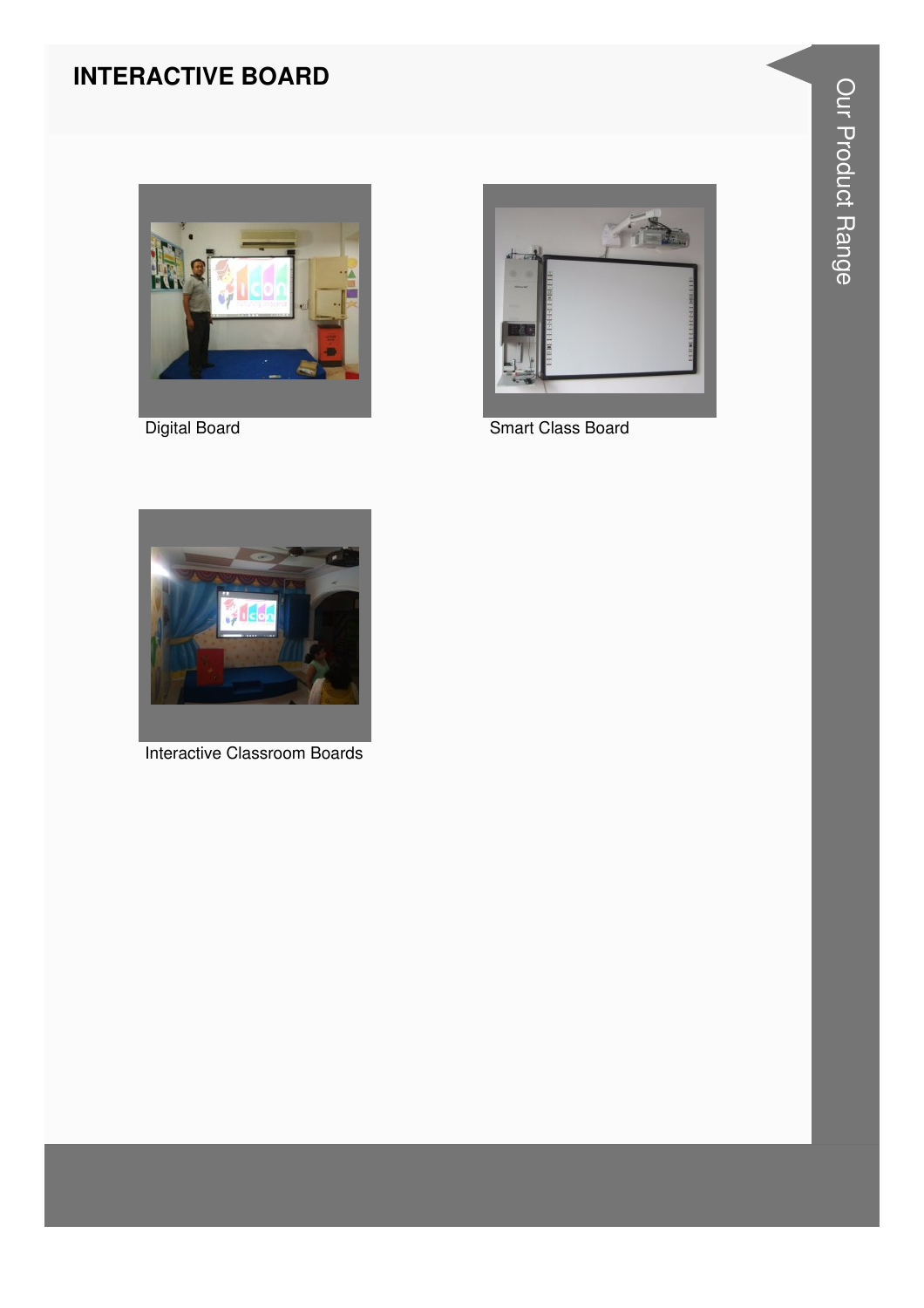

Smart Board



**Smart Class Digital** Classrooms



Online Class Setup



**Hybrid School Learning**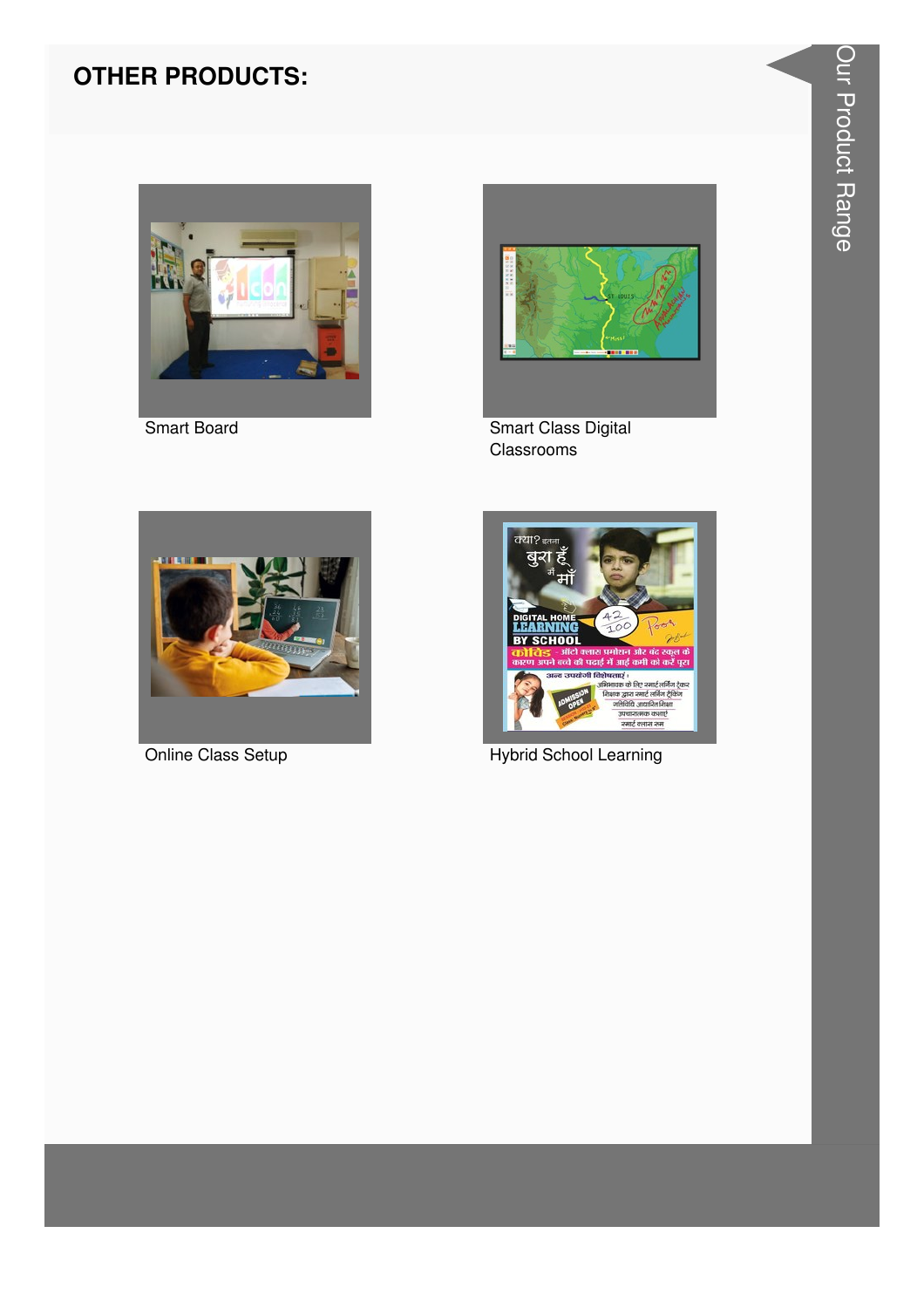

**Smart Board** 



**Interactive Smart Classroom** Multi Touch Board



**Electronic Whiteboard** 



**Smart Classroom Education** Services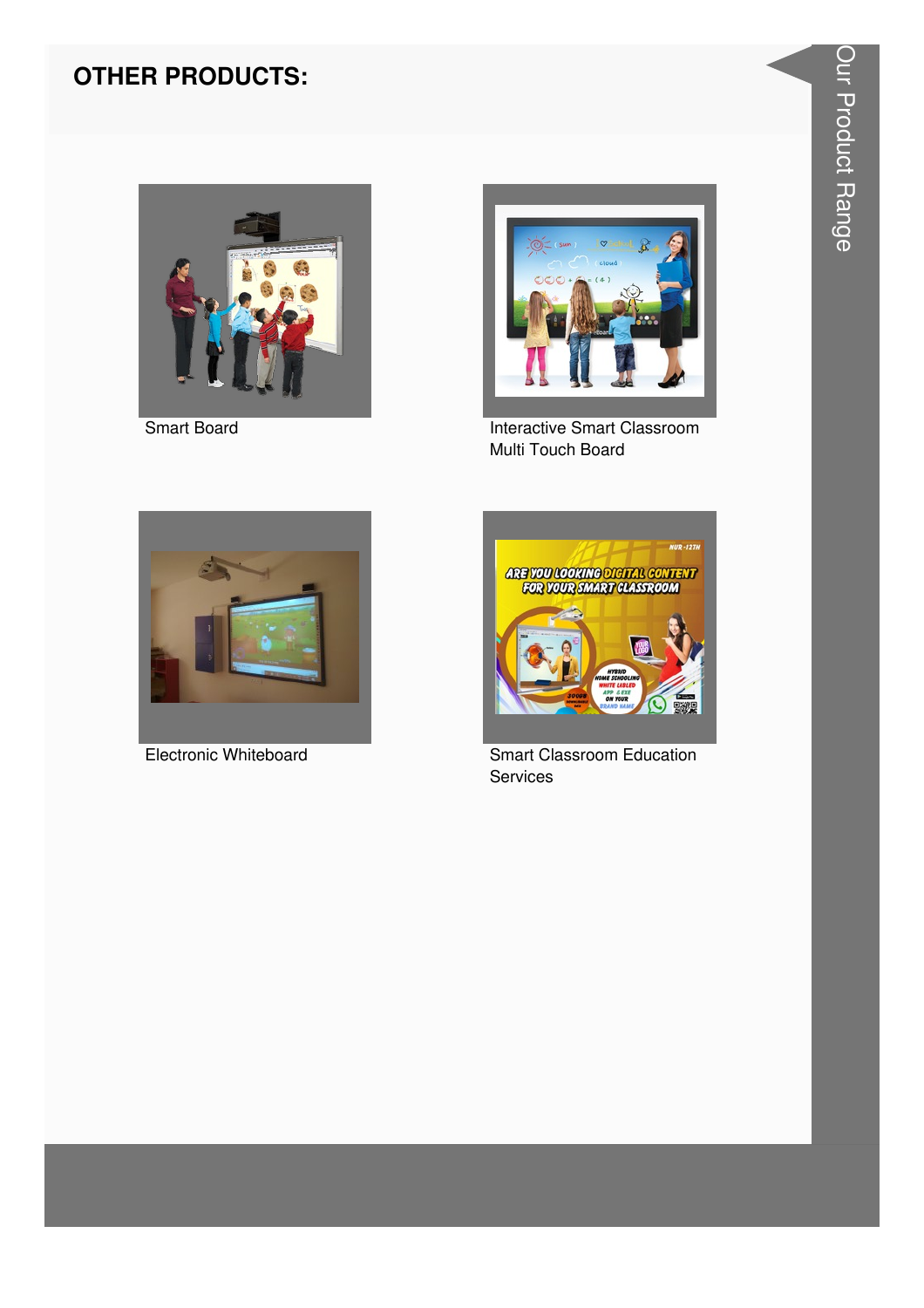

**Touch Panel** 



**Interactive Display Terminal** 



Digital Content (k-12) Cbse **Icse Animated Content** 



Digital Whiteboard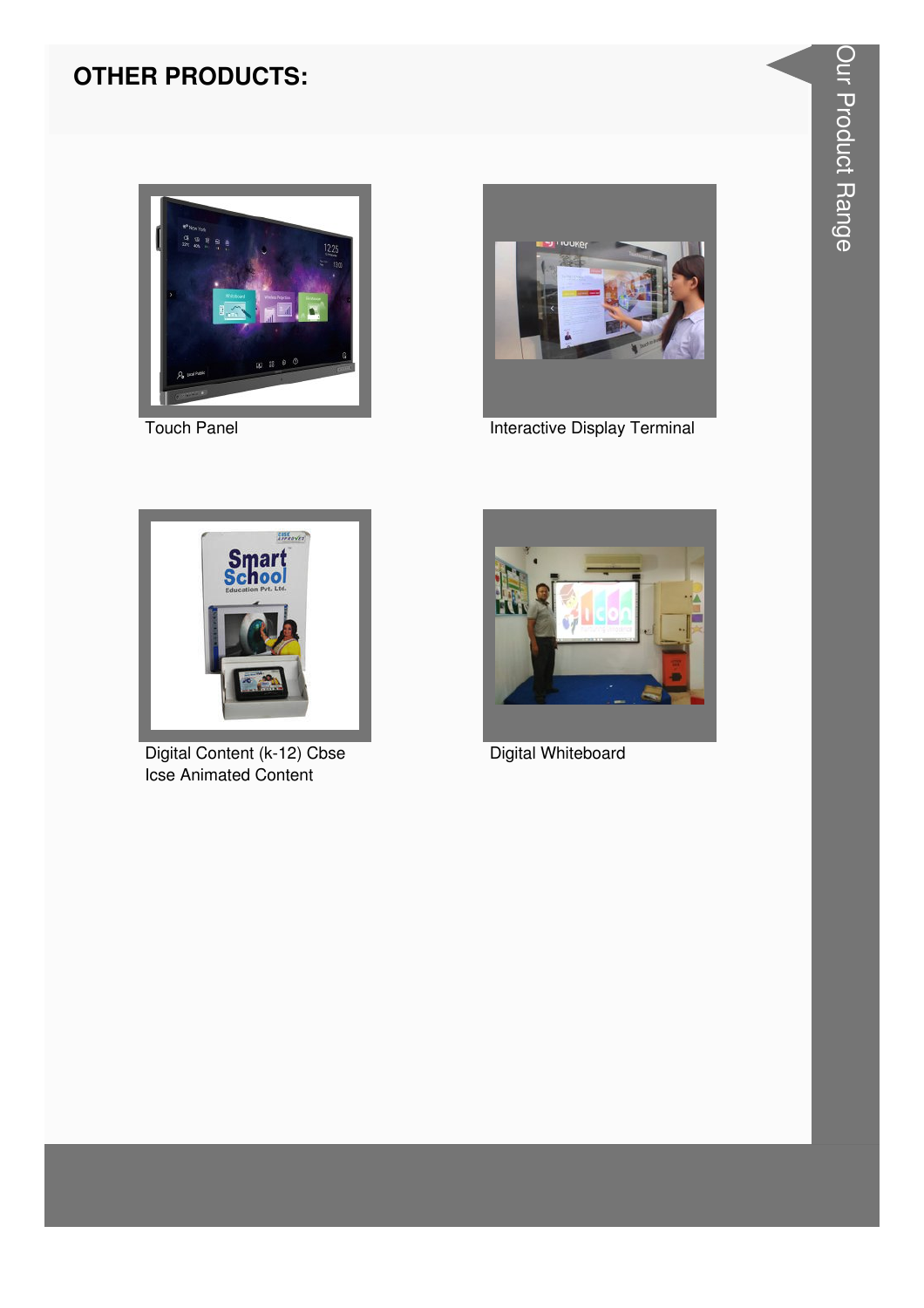

School Bus Tracking App for Parents



video conferencing



Interactive White Board Beng



Interactive whiteboard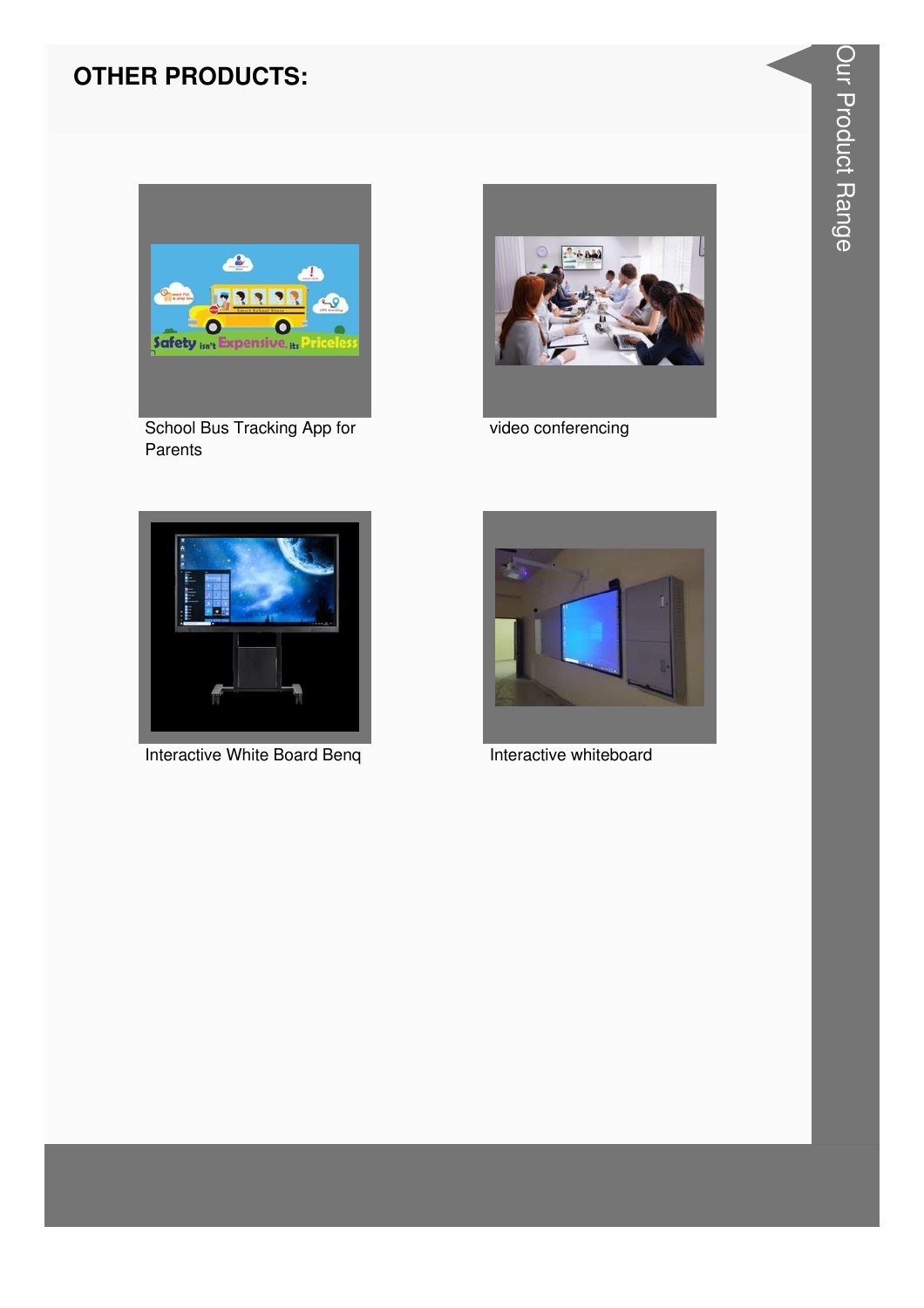

White Lable K-12 Content With Teaching Platform



Offline School Management Software ERP (one time cost)



Vamaa Infrared Interactive Whiteboard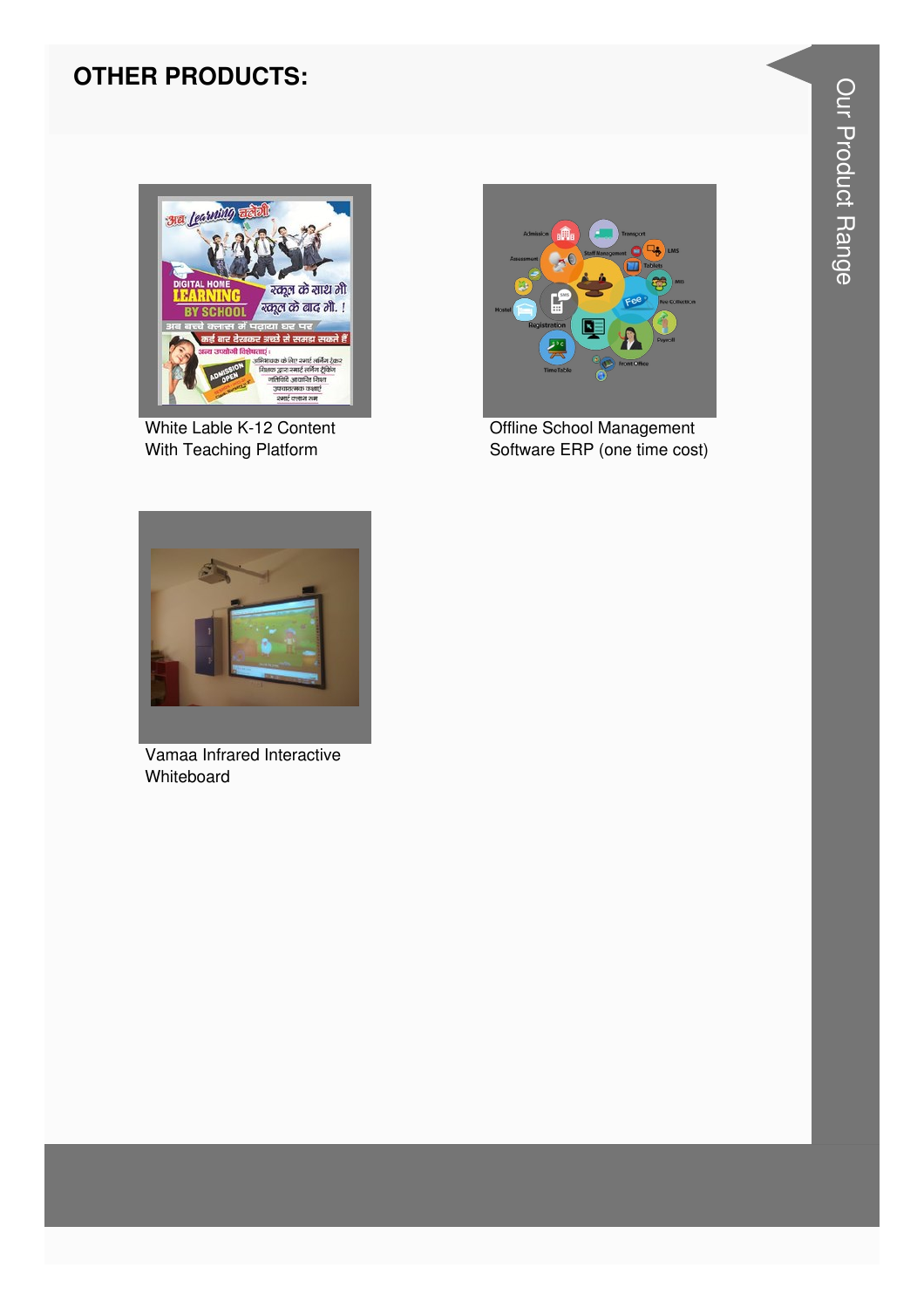## Factsheet

| Year of Establishment            | $\div$ 2013      |
|----------------------------------|------------------|
| <b>Nature of Business</b>        | : Manufacturer   |
| <b>Total Number of Employees</b> | : Upto 10 People |